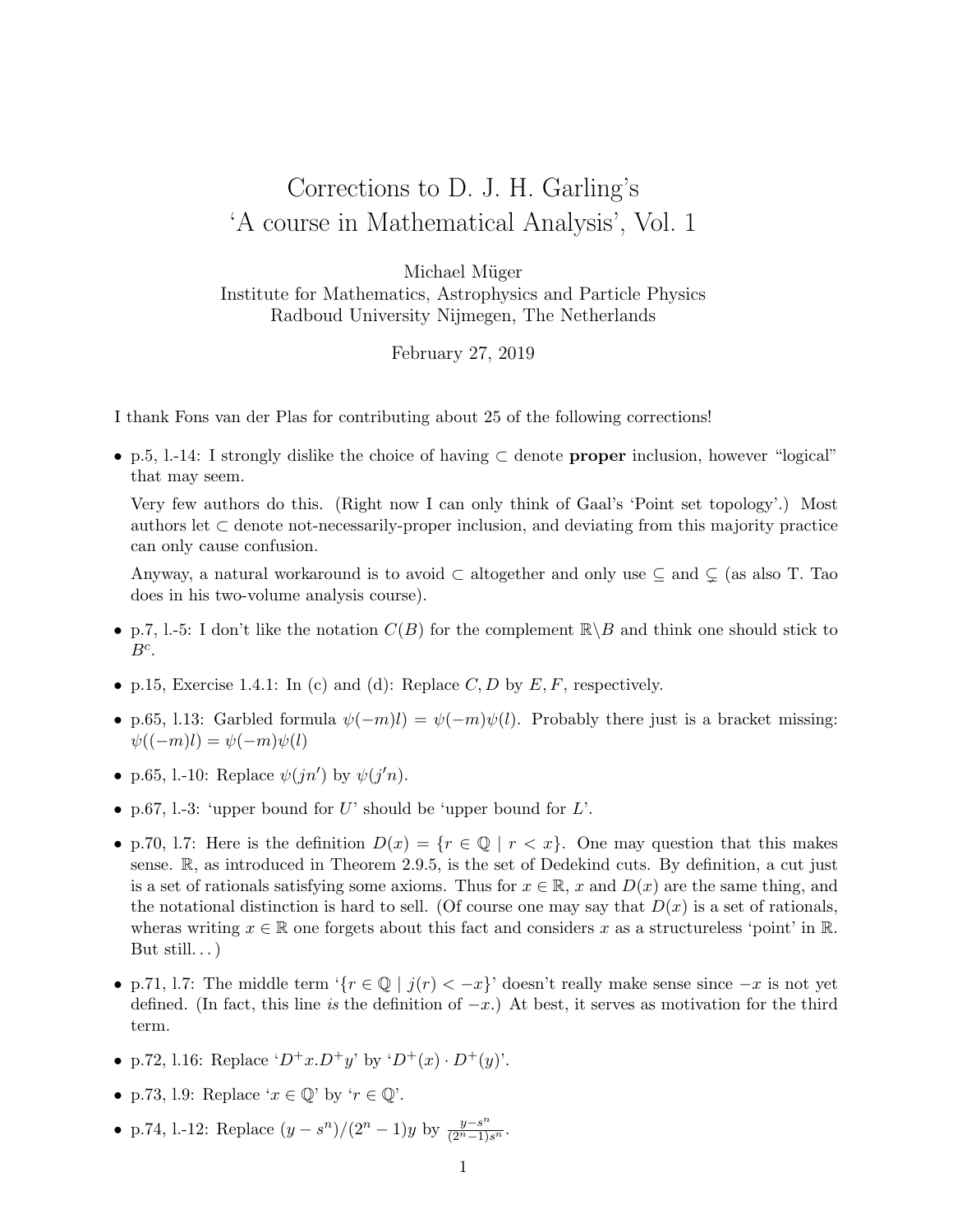• p.74: The proof of Theorem 2.10.11 uses Lemma 2.10.12, where the hypothesis  $0 < \varepsilon < 1$  is made. This must be taken into account when choosing  $\theta$ ,  $\eta$ :

$$
0<\eta<\min(\frac{y-s^n}{(2^n-1)s^n},1),\qquad 0<\theta<\min(\frac{s^n-y}{ns^n},1).
$$

- p.83, Exercise 3.1.6: Under the first  $\sum$ -sign, replace  $1 = 1$  by  $i = 1$ . Under the second  $\sum$ , it would be better to write  $1 \leq i < j \leq n$ .
- p.84, l.10: Replace ' $l > 0$ ' by ' $\varepsilon > 0$ '.
- p.84, l.11: Replace ' $1/n < 1/n_0$ ' by ' $1/n \le 1/n_0$ '.
- p.87, Item (v): It is simpler to just write  $a_n b_n ab = a_n(b_n b) + b(a_n a)$ . The terms on the r.h.s. converge to zero by (ii) and (iv), respectively. Thus the sum goes to zero by (iii).
- p.87, Item (vi): This proof would be simpler if one noted earlier, preferably in the context of Prop. 3.2.3, that boundedness of  $\{a_n\}_{n\geq n_0}$  for some  $n_0$  implies boundedness of  $\{a_n\}$ .
- p.90, problem 3.2.4: add 'as  $n \to \infty$ '. (Omitting the variable is sloppy.)
- p.91 l.21: Replace  $\{x\} = x [x]$  with  $\{x\} = x [x]$ .
- p.92, 1.-3: Closing bracket missing in  $k(j(x))$
- p.93, l.-12:  $C/\sim$  is very ugly (too much white space). Inserting one negative space (\!) gives  $C/\sim$ , which is a bit better. I actually prefer  $C/\sim$  (two negative spaces). There likely are other instances of this.
- p.94, Theorem 3.4.1: I've come to the conclusion that the first proof (using a monotonous subsequence) is so much simpler that it is pointless to give the second. If one does, one should do that in two parts as follows, since the first has independent uses:

0.1 PROPOSITION Let  $[a_1, b_1] \supseteq [a_2, b_2] \supseteq \cdots$  be a decreasing sequence of closed intervals such that the lengths tend to zero:  $b_n - a_n \to 0$ . Then the intersection  $\bigcap_{n=1}^{\infty} [a_n, b_n]$  consists of precisely one point.

*Proof.* The sequence  $\{a_n\}$  is increasing (weakly) and bounded above by  $b_1$ , thus convergent to some  $a \in \mathbb{R}$ . Similarly,  $\{b_n\}$  is decreasing and bounded below by  $a_1$ , thus  $b_n \to b$ . Now the assumption  $b_n - a_n \to 0$  implies  $b = a$ . Now  $a \ge a_n \forall n$  and  $a = b \le b_n \forall n$  implies  $a \in \bigcap_{n=1}^{\infty} [a_n, b_n]$ . And if x is a point in the intersection then  $|x - a| \leq b_n - a_n$  (since both points are in  $[a_n, b_n]$ ) for all *n* implies  $x = a$ .

Now one uses this to prove BW:  $\{a_n\}$  is bounded, thus there is an interval  $[b_0, c_0]$  containing all  $a_n$ . Define  $d_0 = (b_0 + c_0)/2$ . Then at least one of the intervals  $[b_0, d_0], [d_0, c_0]$  contains  $a_n$ for infinitely many  $n$ . Choose such an interval and iterate the procedure. This gives a sequence  $\{[b_n, c_n]\}\$  of intervals of lengths  $(c_0 - b_0)/2^n$ , thus the intersection consists of one point x. Now choose  $n_k$  such that  $a_{n_k} \in [b_k, c_k]$  and  $n_k > n_{k-1}$  for each k. This can be done since each of these intervals was chosen to contain  $a_n$  for infinitely many, thus arbitrarily large, n. Now  $b_k \le a_{n_k} \le c_k$  together with  $a_n \to x, b_n \to x$  implies  $a_{n_k} \to x$ .

• p.96 l.18: Replace  $a_M > r$  with  $a_m > r$ .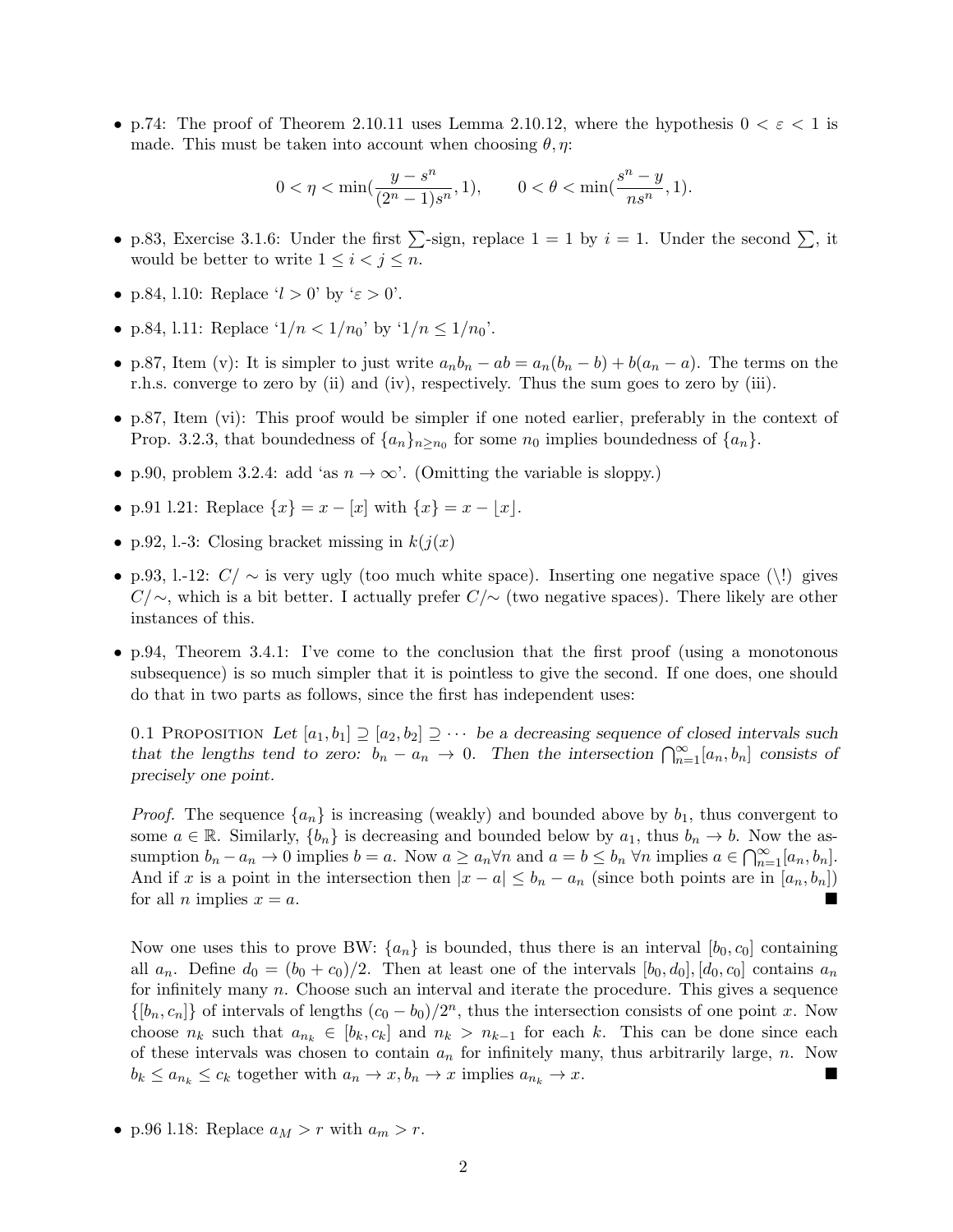- p.108, l.7: Replace  $w_j$  by  $z_j$ .
- p.108, l.-8 nd l.-6:  $\mathbb{N}^+$  has never been defined. The  $\sum_{j=0}^{\infty}$  in l.-7 suggests that the author means  $\mathbb{Z}^+ = \{0, 1, 2, \ldots\}$ , but then the statements  $s_{2n} = 0$  and  $s_{2n+1} = 1$  are false and should be replaced by  $s_{2n} = 1$  and  $s_{2n+1} = 0$ .
- p.109, l.-13: Replace  $\sum_{j=1}^{n}$  by  $\sum_{j=0}^{n}$ .
- p.109, Coro. 4.2.2: It is true that in order to conclude convergence of  $\sum_{j=0}^{\infty} c_j$  from convergence of  $\sum_{j=0}^{\infty} a_j$  it suffices to have  $0 \le c_j \le a_j$  for  $j \ge j_0$ . But in order to conclude that  $\sum_{j=0}^{\infty} \sum_{i=0}^{\infty} a_i$ , we need  $0 \le c_j \le a_j$  to hold for all  $j \ge 0$ , i.e.  $j_0 = 0$  !!  $\sum_{j=0}^{\infty} a_j$  it suffices to have  $0 \le c_j \le a_j$  for  $j \ge j_0$ . But in order to conclude that  $\sum_{j=0}^{\infty} c_j \le j_0$  we need  $0 \le c_j \le a_j$  to hold for all  $j \ge 0$ , i.e.  $j_0 = 0$  !!
- p.111, 1.6: at the end of the line, there must be  $(a_{j_0}r^{-j_0})r^j$  (i.e. minus sign is missing).
- p.113, l.2: See Garling's erratum, which erroneously lists this under p.123.
- p.114, l.1: 'Exercise 3.1.9' does not exist. Presumably this should be Exercise 3.2.11.
- p.115, l.15: Replace  $\sum_{j=0}^{\infty} |a_j|$  with  $\sum_{j=0}^{\infty} |z_j|$ .
- p.115: To prove of the first sentence in the proof of Prop. 4.3.1, we need not only  $|x_i| \leq |z_i|$  and  $|y_j| \leq |z_j|$ , but also  $|z_j| \leq |x_j| + |y_j|$ .
- p.116, l.-13: Here  $a_{2n}$  must be  $a_{2n+2}$ , thus:

$$
s_{2n+2} = s_{2n} - (a_{2n+1} - a_{2n+2}) \le s_{2n}.
$$

- p.116, l.-9: The  $a_{2n+1}$  must be  $a_{2n+2}$ .
- p.117, l.8-9:  $s_n = \sum_{j=0}^n a_j z_j$  is used before it is defined.
- p.117, l.16: Abel's formula and its uses are better known as 'partial summation'.
- p.117, l.-10 and also l.-9: superfluous left bracket in  $|(a_i a_{i+1}|)$
- p.117, l.-2: Since  $\{a_j\}$  is decreasing, thus  $a_j a_{j-1} \leq 0$ , the correct formula is:

$$
\sum_{j=1}^{\infty} |a_j - a_{j-1}| = \sum_{j=1}^{\infty} (a_{j-1} - a_j) = a_0.
$$

- p.120, l.-4: There must be  $k = \sup\{\sigma(j) : 0 \le j \le n\}.$
- p.121, l.10: The end of the third displayed formula must be

$$
+\cdots+\left(\frac{1}{\sqrt{4j+1}}+\frac{1}{\sqrt{4j+3}}-\frac{1}{\sqrt{2j+2}}\right)
$$

in order for this general term to be consistent with the first two (corresponding to  $j = 0$  and  $j = 1$ ).

- p.128, item 5 of the list: uniform convergence has not yet been defined!
- p.128, item 6 of the list: Replace  $e^z = e(z)$  with  $e^z = \exp(z)$ .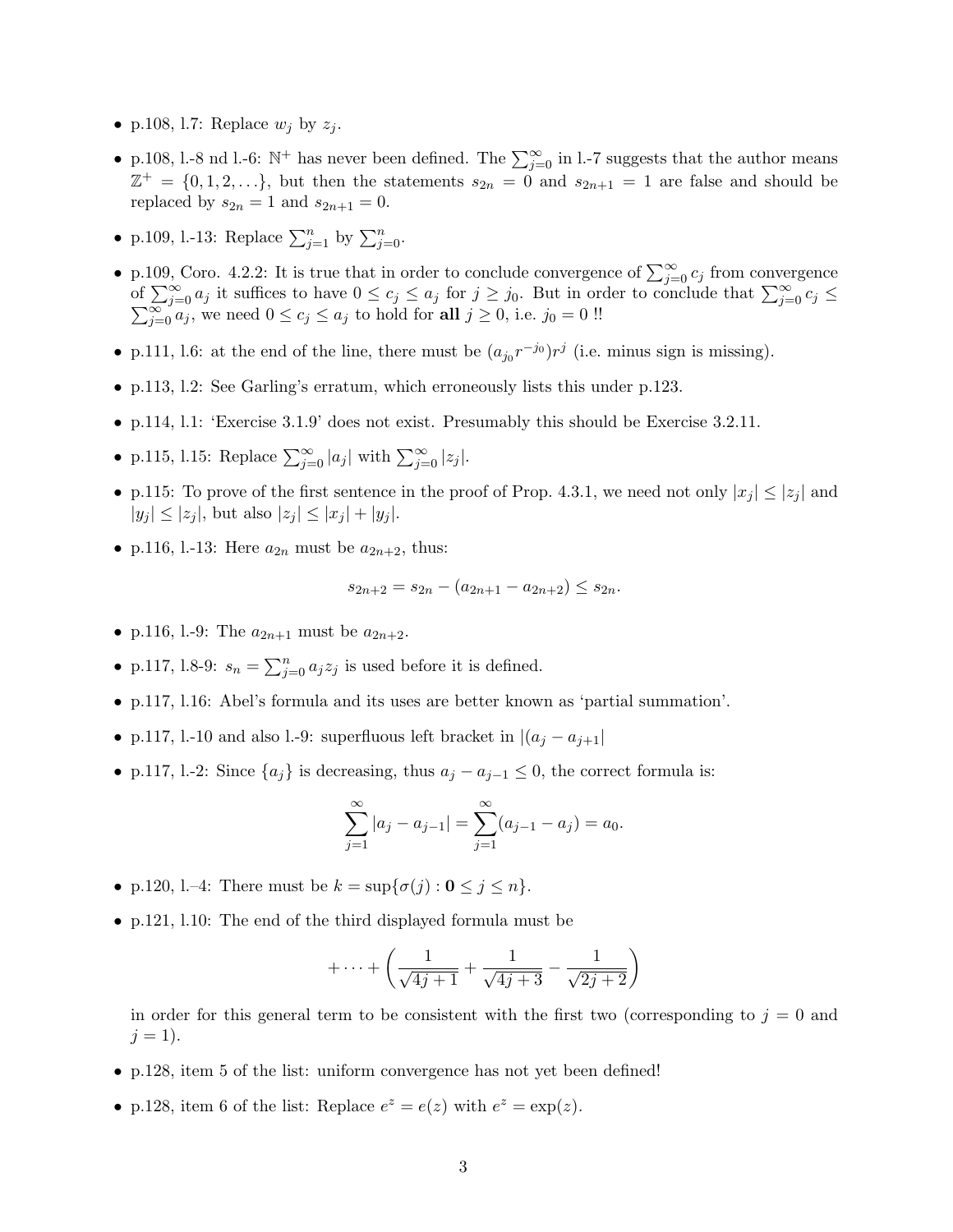- p.131, 1-10: "It is an easy exercise to show that every interval is of one of these forms." Add: 'or equal to  $\mathbb{R}$ '.
- p.133, l.11: Replace ' $a \in \overline{A} = A'$  by ' $b \in \overline{A} = A'$ .
- p.138, Exercise 5.3.1: The claimed statement is **not** equivalent to connectedness of A! If  $U_1, U_2$ are as in the definition of connectedness (p.137) and one puts  $F_i = U_i^c$  then connectedness of A is equivalent to the statement that  $F_1, F_2$  closed,  $F_1 \cup F_2 = \mathbb{R}, A \cap F_1 \cap F_2 = \emptyset \Rightarrow A \subseteq F_1 \vee A \subseteq F_2$ . The condition  $A \cap F_1 \cap F_2 = \emptyset$ , without which there is no connection between A and  $F_1, F_2$ , is missing in Garling.
- p.138, Exercise 5.3.3: In the fourth line, replace ' $b \in c_0, d_0$ ' by ' $b \in [c_0, d_0]$ '.
- p.139, l.-6: Replace 'First,  $c > a$ ' by 'First,  $s > a'$ .
- p.140, l.11: After 'Suppose... bounded', there should be 'and let  $\mathcal U$  be an open cover of B.'.
- p.140, 1.19: The first closing bracket should be a brace.
- p.142, l.-12: Delete the assumption ' $a \in \mathbb{R}$ ' that is not referred to in the rest of the statement of the Proposition.
- p.149, l.10: Delete 'and that  $l \in \mathbb{R}$ '. (No l appears in (ii) and (iii), whereas in (i) we have 'there exists  $l'$ .)
- p.149, l.15: Replace  $N^*_{\delta}(b)$  by  $N^*_{\delta}(b) \cap A$ .
- p.150, Corollary 6.1.5: Of course this also requires f to be increasing!
- p.157, 1.2: Typo of "... there exist ... ".
- p.158, l.15: Replace 'Theorem 6.3.4' by 'Proposition 6.3.4'.
- p.159, l.12:  $' = -$ .
- p.159, 1.15: Replace 'e is not continuous' by 'f is not continuous'.
- p.161, l.3: Replace  $a \in A$  with  $x \in A$ .
- p.163, in Corollary 6.4.6: Replace  $k \in \mathbb{N}$  with  $n \in \mathbb{N}$ .
- p.166, 1.5: Replace  $\sum_{j=m+1}^{n} |f(s)| < \epsilon$  with  $\sum_{j=m+1}^{n} |f_j(s)| < \epsilon$ .
- p.166, l.-2: Replace 'H' by 'h'.
- p.167, l.11: Replace  $\sum_{j=0}^{\infty} a_j z_j$  with  $\sum_{j=0}^{\infty} f_j z_j$ .
- p.167: Theorem 6.6.1 is literally identical to Theorem 6.5.1. At least 'real-valued' should be changed to 'complex-valued', but probably also the functions are defined on subsets of C?
- p.168, l.6: The ' $r s$ ' in the denominator should be ' $s r$ '.
- p.172, l.7: Replace  $\sum_{j=0}^{\infty} a_j z_j$  with  $\sum_{j=0}^{\infty} f_j z_j$ .
- p.173, l.-6:  $\eta$  is not defined. "for some  $\eta > 0$ " should be added after  $(a \eta, a + \eta) \subseteq I$ .
- p.177, 1.12: Superfluous bracket in  $f(a+h) = b + (s(h))$ .